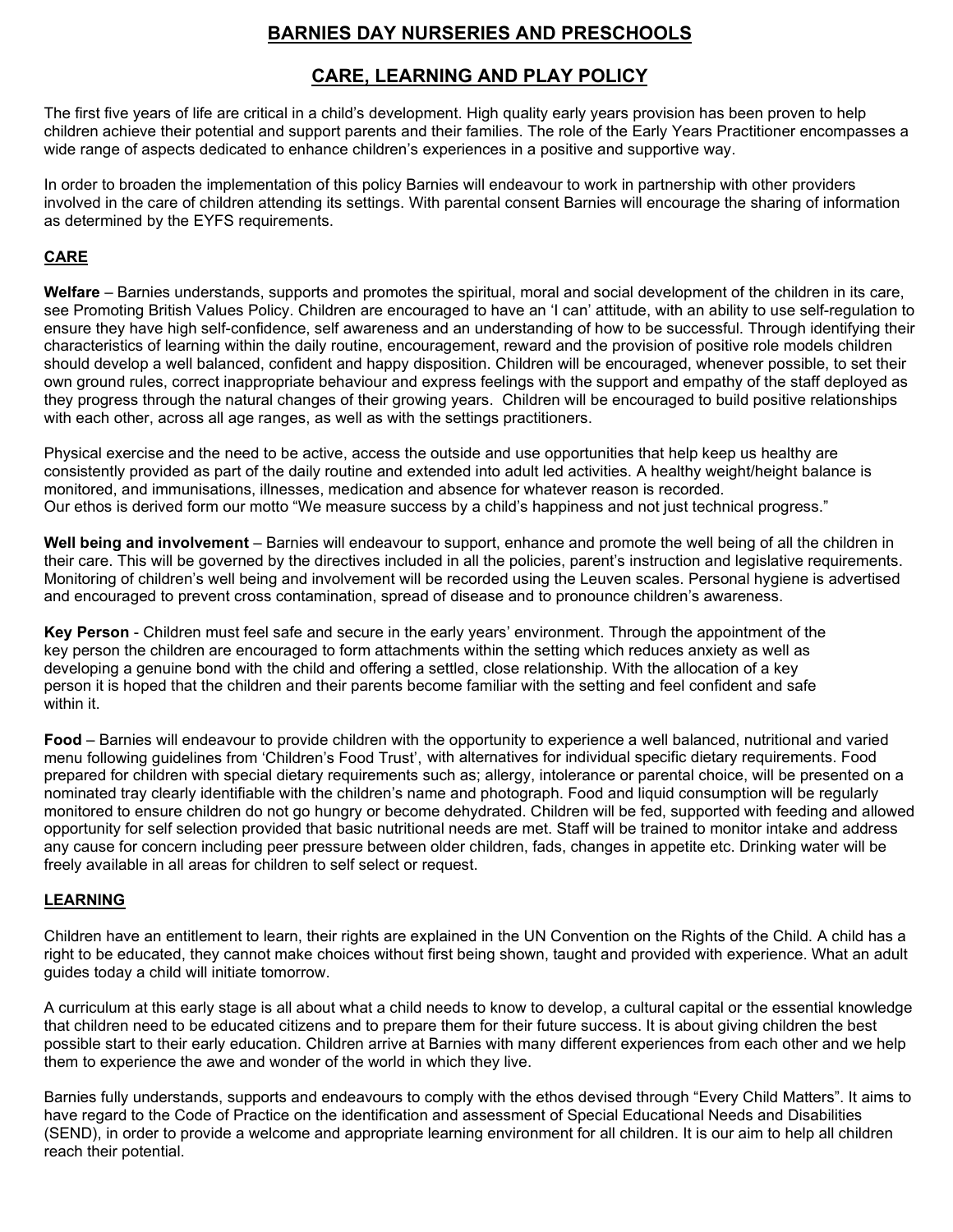Our Intent to deliver the curriculum at Barnies includes:

- Developing positive relationships with each individual child.
- Inspiring the children to develop creativity, curiosity, knowledge and skills and resilience.
- Challenging the children in their learning.
- Supporting the children to become life-long learners.

Our Implementation of the curriculum at Barnies includes:

- Creating a workshop style environment that the children can freely access and supports high levels of involvement.
- Continually monitoring, assessing and reflecting on the children's levels of involvement in all areas and consider options for enhancing or extending the learning opportunities.
- Allowing the learning to be led by the child in the moment, it is critical that we start with the child, be led by the child and find ways to respond which suit the child.
- Observing and listening to the children assessing and 'planning' how to respond, we use pondering questions, 'I wonder if …' 'Have you noticed?'

**Teaching –** Teaching should not be taken to imply a 'top down' or formal way of working. It is a broad term that covers the many different ways in which adults help young children learn. It includes their interactions with children during planned and child-initiated play and activities: communicating and modelling language; showing, explaining, demonstrating, exploring ideas; encouraging, questioning, recalling; providing a narrative for what they are doing; facilitating and setting challenges. It takes account of the equipment adults provide and the attention given to the physical environment, as well as the structure and routines of the day that establish expectations. Staff understand and take pride in establishing a learning environment which has flexibility to change according to the needs of the children to stimulate and challenge their learning.

Peer observations on an informal and formal basis may be used so that every opportunity is taken for practitioners to enhance their teaching practise and skills. Regular individual 1 to 1 practical training may be provided to improve methods for observing children and ensure adult guided activities are particularly engaging, motivational and challenging for the children involved. Regular monitoring and assessment of statistical analysis is used to identify children's progress and to ensure that gaps between attainment levels are closing. Combined with peer observation, supervision and appraisals across all staff a programme of training requirements can be identified, planned and delivered to ensure that any discrepancies in teaching practise and attainment are minimised.

**Parents as Partners** - Barnies understands and promotes the statement "Parents are children's first and most enduring educators." and ensures that the parent's involvement as part of the shared learning process plays a significant part in the welfare of children attending the setting. The continuing contribution of children's parents is regarded as a special relationship in terms of shared educational aims so that the best developmental outcomes may be achieved for the children.

When children become eligible to start school Barnies requests that parents are involved in the completion of a summary document which is sent to the school they will be transferring in to. We liaise closely with the schools into which the children transfer sharing information and inviting teaching staff into the setting. Schools consistently provide positive feedback about the transition from Barnies to school and children settle quickly into their new environments.

**Measuring the Impact on Learning** - Meeting the individual needs of all children lies at the heart of the EYFS and it is important to deliver personalized learning, development and care to help children get the best possible start in life. Integral to teaching is how practitioners measure the impact of the education provided as well as taking account of their interests and dispositions to learn (characteristics of effective learning). Practitioners use this information to plan children's next steps in learning and monitor their progress.

Effective assessment involves analysing and reviewing what is known about each child's development and learning so that next steps to learning can be planned to meet their individual needs, this is called assessment for learning under the EYFS.

**Formative Assessment** - is assessment based on observations, photos, video, things children make or draw, information from parents etc.

**Summative Assessment** – is a summary of all the formative assessments done over a longer period and makes a statement about a child's achievements. The EYFS Profile is the summative assessment used to review children's progress along the early learning goals